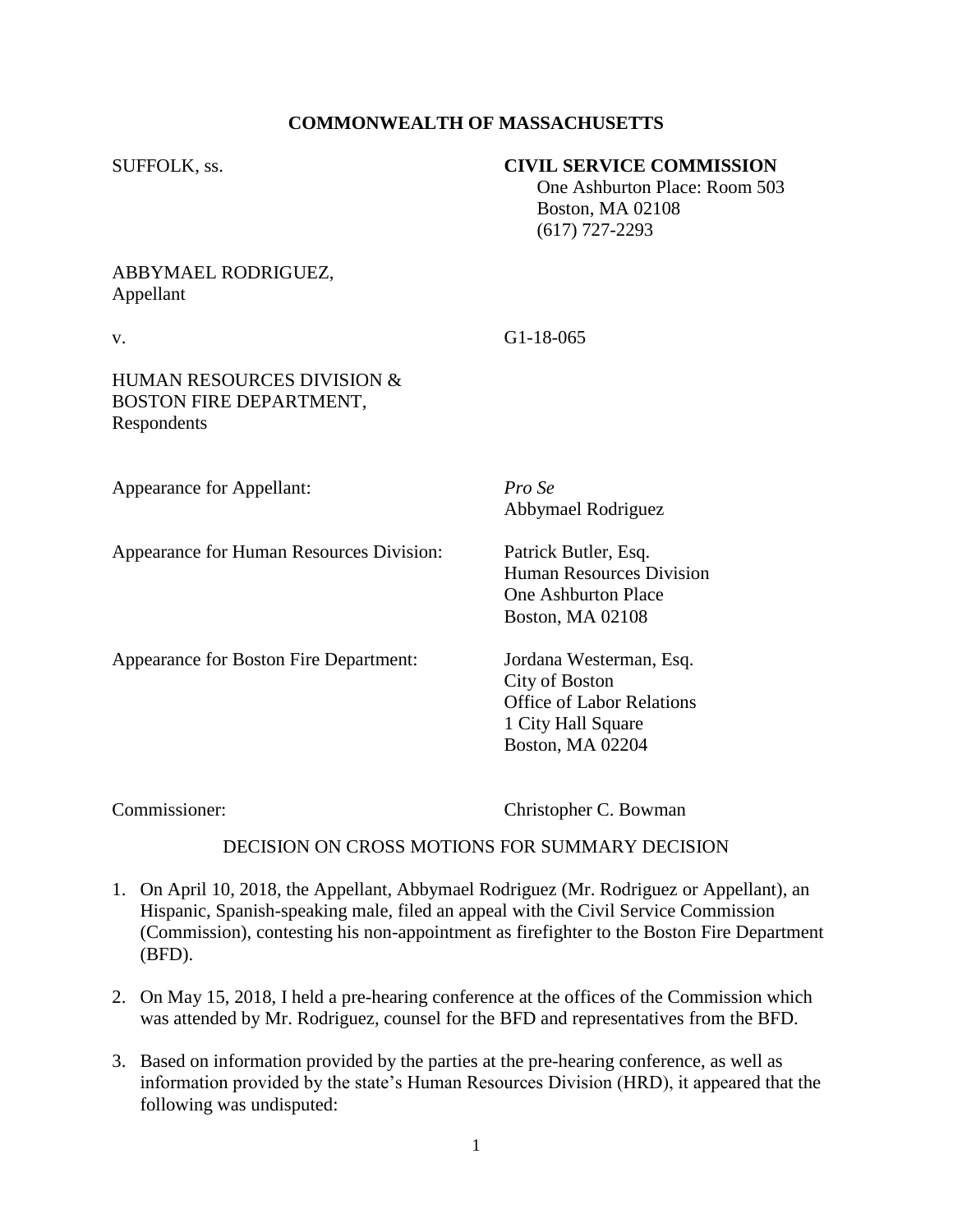- A. On March 30, 2016, Mr. Rodriguez took the entry-level physical abilities test portion of the civil service examination for firefighter.
- B. Days *before* March 30<sup>th</sup>, Mr. Rodriguez turned 32.<sup>1</sup>
- C. On April 14, 2016, Mr. Rodriguez took the written portion of the civil service examination for firefighter.
- D. On November 1, 2016, Mr. Rodriguez's name appeared on an eligible list of firefighter candidates.
- E. On August 30, 2017, HRD sent Certification No. 04837 to the BFD.
- F. Mr. Rodriguez's name appeared tied for  $19<sup>th</sup>$  (last) on Certification No. 04837.
- G. The BFD held a lottery among those tied for  $19<sup>th</sup>$  to determine who would be considered.
- H. Mr. Rodriguez's name appeared high enough in the lottery to be among those who would be considered.
- I. Based solely on the fact that Mr. Rodriguez had reached his  $32<sup>nd</sup>$  birthday days before the written portion of the examination, the BFD did not consider Mr. Rodriguez for appointment.
- J. The BFD notified Mr. Rodriguez that he had been "bypassed" for appointment based solely on his age.
- K. But for his age, Mr. Rodriguez would have been considered for appointment.
- 4. G.L. c. 31, s. 58A states in part: "Notwithstanding the provisions of any general or special law to the contrary, in any city, town or district that accepts this section, no person shall be eligible to have his name certified for original appointment to the position of firefighter or police officer if such person has reached his thirty-second birthday *on the date of the entrance examination*." (emphasis added)
- 5. Mr. Rodriguez argued that, since he initiated the exam process on March 30, 2016, when he took the ELPAT portion of the entrance examination, days before his  $32<sup>nd</sup>$  birthday, he is not disqualified for consideration under Section 58A.
- 6. The BFD relies on HRD regarding how Section 58 is applied / interpreted.
- 7. HRD did not attend the pre-hearing conference.

Based on the above, I issued a Procedural Order on May  $15<sup>th</sup>$ , joining HRD as a party, and allowing HRD and the Appellant to submit cross motions for summary decision, which have been received.

*Applicable Civil Service Law*

G.L. c. 31, § 1 states that:

''Basic merit principles'', shall mean (a) recruiting, selecting and advancing of employees on the basis of their relative ability, knowledge and skills including open consideration of qualified

<sup>&</sup>lt;sup>1</sup> To protect the Appellant's privacy, I have not included his exact date of birth, which is not disputed.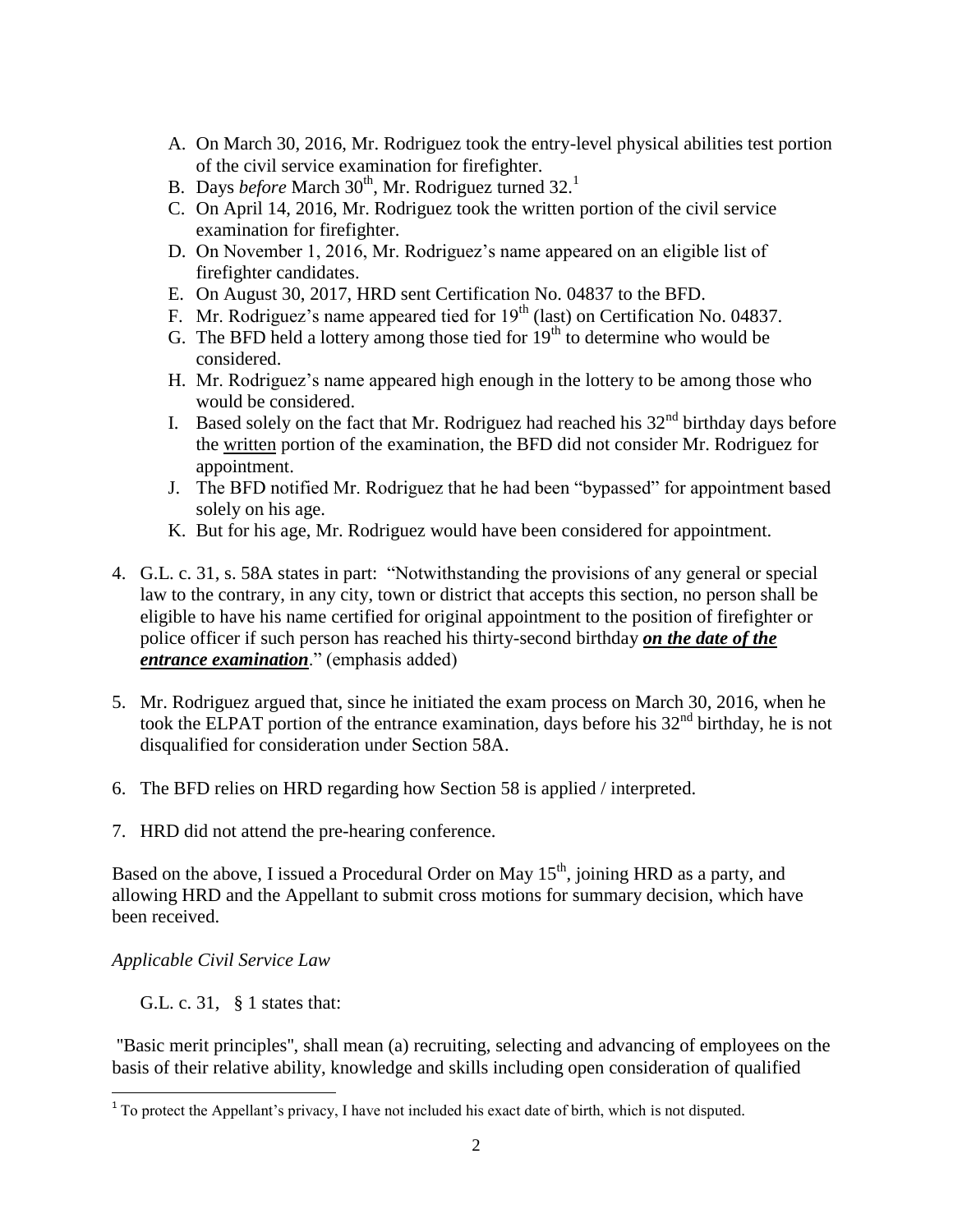applicants for initial appointment; (b) providing of equitable and adequate compensation for all employees; (c) providing of training and development for employees, as needed, to assure the advancement and high quality performance of such employees; (d) retaining of employees on the basis of adequacy of their performance, correcting inadequate performance, and separating employees whose inadequate performance cannot be corrected; (e) assuring fair treatment of all applicants and employees in all aspects of personnel administration without regard to political affiliation, race, color, *age,* national origin, sex, marital status, handicap, or religion and with proper regard for privacy, basic rights outlined in this chapter and constitutional rights as citizens, and; (f) assuring that all employees are protected against coercion for political purposes, and are protected from *arbitrary and capricious actions*. (emphasis added)

G.L. c. 31, § 2(b) addresses appeals to the Commission regarding persons aggrieved by:

"… any decision, action or failure to act by the administrator, except as limited by the provisions of section twenty-four relating to the grading of examinations …." It provides, inter alia, "No decision of the administrator involving the application of standards established by law or rule to a fact situation shall be reversed by the commission except upon a finding that such decision was not based upon a preponderance of evidence in the record."

G.L. c. 31, s. 58A states in part:

"Notwithstanding the provisions of any general or special law to the contrary, in any city, town or district that accepts this section, no person shall be eligible to have his name certified for original appointment to the position of firefighter or police officer if such person has reached his thirty-second birthday *on the date of the entrance examination*." (emphasis added)

*Analysis*

As referenced above, the Appellant argues that since he commenced the ELPAT portion of

the firefighter examination prior to his  $32<sup>nd</sup>$  birthday, he is eligible to have his name certified for

original appointment. In his brief, the Appellant provided the following scenario in an attempt to

show the arbitrary and capricious nature of HRD's practice:

Person A:

Takes the written portion of the exam before his  $32<sup>nd</sup>$  birthday but takes the ELPAT portion of the exam after his 32<sup>nd</sup> birthday. Under HRD's interpretation of Section 58, Person A is eligible for appointment as a firefighter.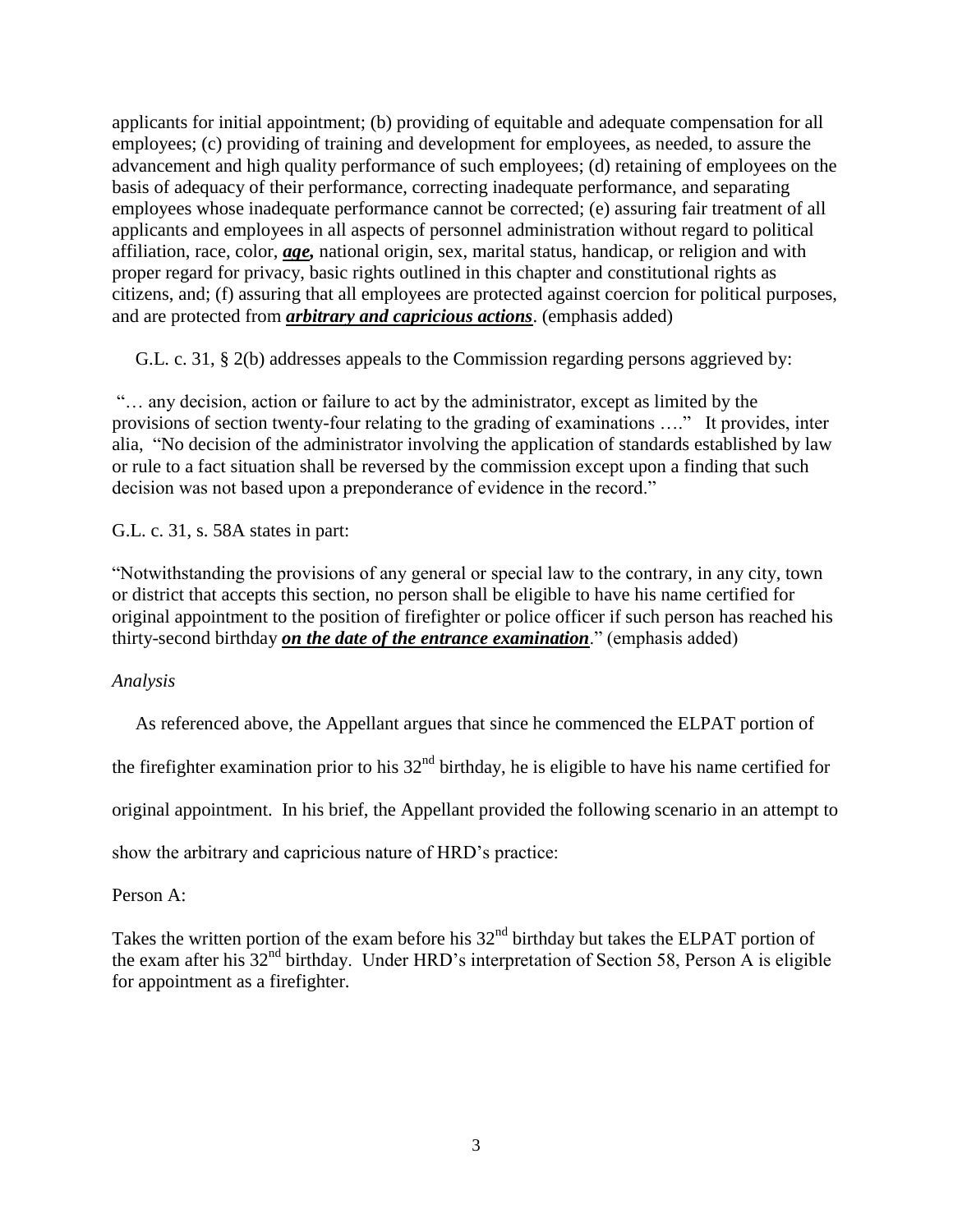Person B:

Takes the ELPAT portion of the exam before his 32<sup>nd</sup> birthday, but takes the written portion of the exam after his 32nd birthday. Under HRD's interpretation of Section 58, Person B is not eligible for appointment as a firefighter.

 HRD argues that its longstanding practice has always been that the original scheduled date for the written portion of the examination is the only date to consider when determining age, residency and a number of other issues related to entry level appointment. Further, HRD argues that its practice creates stability for HRD in determining whether candidates have met the age requirements for entry level appointment, as the date of the written examination is the same for all candidates, and that accepting the Appellant's argument would lead to chaotic and confusing practices if followed and would create a class of individuals who, but for the date of their ELPAT, which is given at different times, would not be eligible to sit for the exam.

 It is likely that the legislature never anticipated that the words "on the date of the examination" would require interpretation by HRD. However, since "entrance examination" is not defined in Chapter 31 and because the firefighter examination is given in two (2) parts, on different dates, such an interpretation is required. Both components of the examination are given equal weight by HRD.

 It is undisputed that the Appellant commenced one part of the examination, the ELPAT, on a date prior to his  $32<sup>nd</sup>$  birthday. To me, it is arbitrary and capricious for HRD to determine that only the written portion of the examination satisfies the statutory requirement referencing "the entrance examination", particularly when both components are given equal weight. HRD's argument that using a date other than the date of the written examination will result in chaos is not persuasive. To ensure uniformity, HRD could just as easily consider the first date upon which an ELPAT is given as the date used to determine eligibility based on age. Such an

4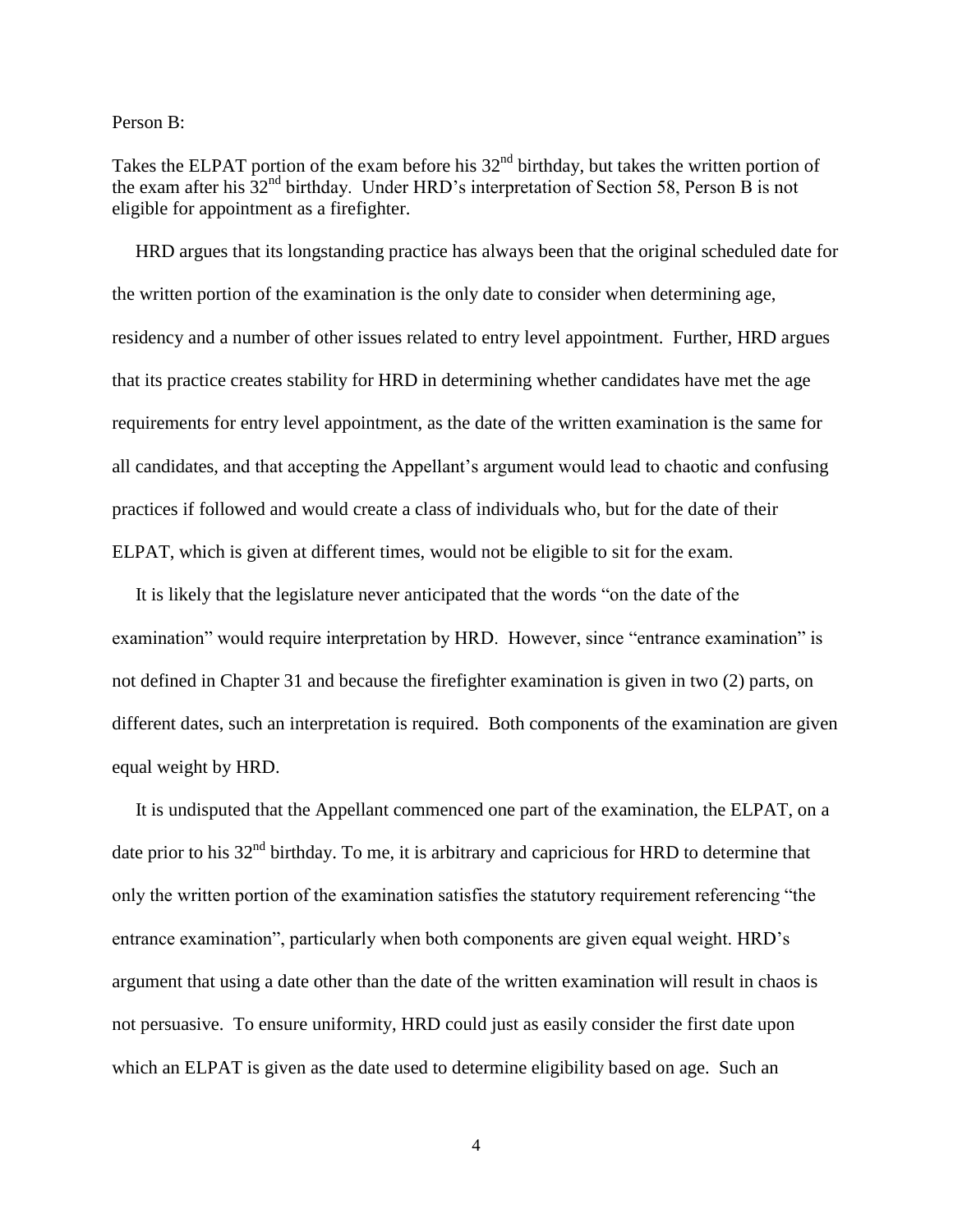interpretation is more reasonable, would not put any additional burden on HRD and would result in an interpretation that minimizes the number of candidates excluded based on their age, an outcome more consistent with basic merit principles.

 For these reasons, the Appellant's appeal under Docket No. G1-18-065 is hereby *allowed*. To ensure that the Appellant receives the consideration he was denied in this hiring cycle, the Commission, pursuant to its authority under Chapter 310 of the Acts of 1993 hereby orders the following:

- 1. HRD shall place the name of Abbymael Rodriguez at the top of any current or future Certification for Boston firefighter and his name shall remain there until such time as he is appointed or bypassed.
- 2. If and when the Appellant is appointed, he shall receive a retroactive seniority date, for civil service purposes only, the same as those appointed from Certification No. 04837. This retroactive date is not intended to provide the Appellant with any additional pay or benefits, including creditable time toward retirement.

Civil Service Commission

*/s/ Christopher Bowman* Christopher C. Bowman Chairman

By a vote of the Civil Service Commission (Bowman, Chairman; Camuso, Ittleman, Stein and Tivnan, Commissioners) on July 5, 2018.

Either party may file a motion for reconsideration within ten days of the receipt of this Commission order or decision. Under the pertinent provisions of the Code of Mass. Regulations, 801 CMR 1.01(7)(l), the motion must identify a clerical or mechanical error in this order or decision or a significant factor the Agency or the Presiding Officer may have overlooked in deciding the case. A motion for reconsideration does not toll the statutorily prescribed thirty-day time limit for seeking judicial review of this Commission order or decision.

Under the provisions of G.L c. 31, § 44, any party aggrieved by this Commission order or decision may initiate proceedings for judicial review under G.L. c. 30A, § 14 in the superior court within thirty (30) days after receipt of